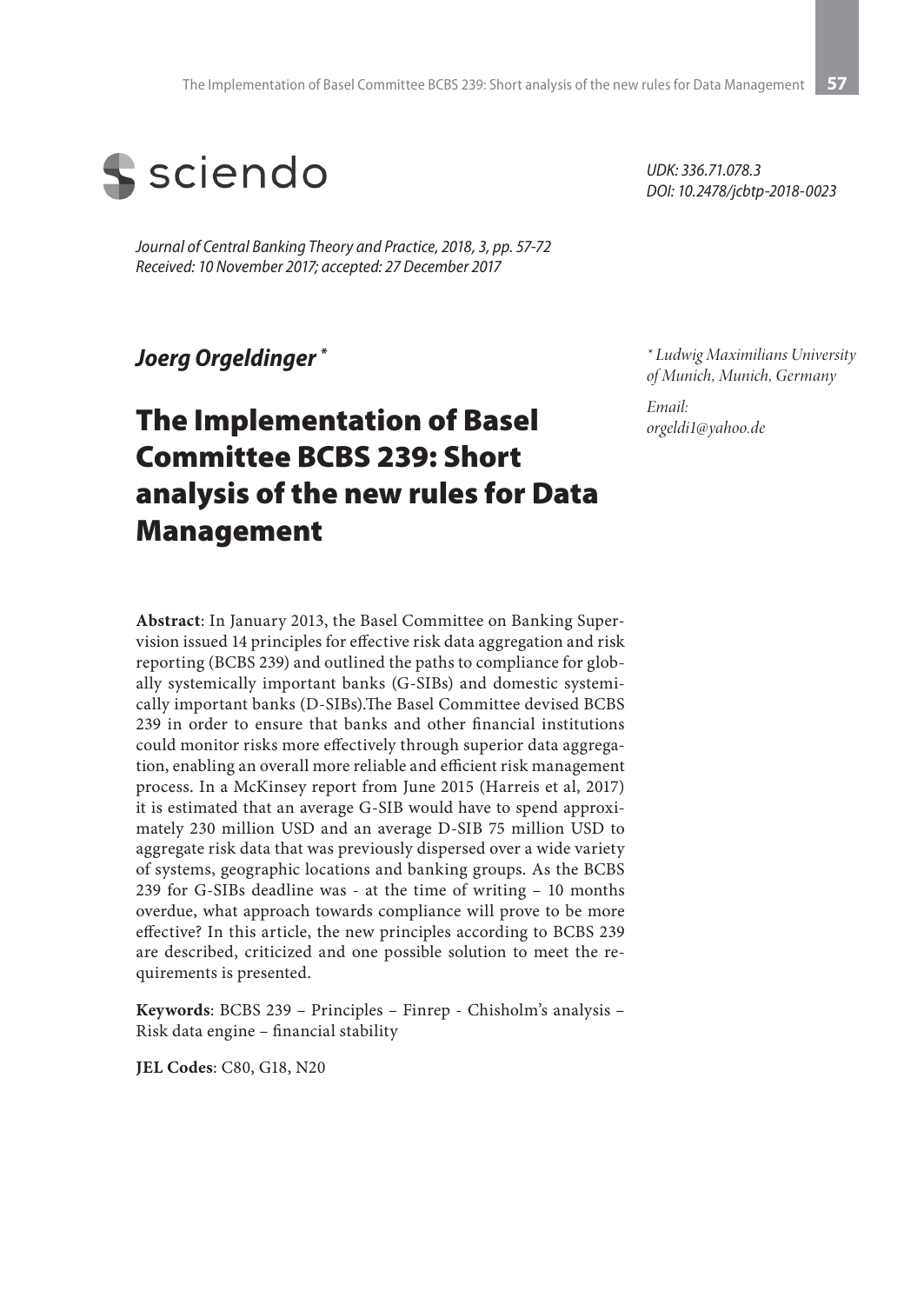## **1. Introduction**

"BCBS 239" is a common shorthand term for referring to the paper *Principles for effective risk data aggregation and risk reporting* published by the Basel Committee on Banking Supervision (BCBS) in January 2013 (BCBS 2013a). It is a global regulation that presents a challenge for globally systemically important banks and a wide range of other financial services companies to archive their data governance and data management practices to achieve bank compliance and financial stability in the next years (for financial stability please refer to Vlahovic in her 2014 essay on safeguarding financial stability). In this article, the response of the industry regarding the BCBS 239 is evaluated and one solution for adaptation of the new rules is presented. This paper seeks to identify the capabilities that the broad community of data management professionals and academics in financial information need to understand in order to plan for compliance. After a critical assessment of the new directive, one new approach to comply with the new regulation is presented.

# **2. Description of the rules and principles**

Of 14 principles shown in Figure 1, eleven focus on responsibilities of the risk management function of banks. The remaining three are aimed at supervisory bodies.





The principles require rigorous governance and thorough data management which should result in increased understanding of data, and risk exposure (credit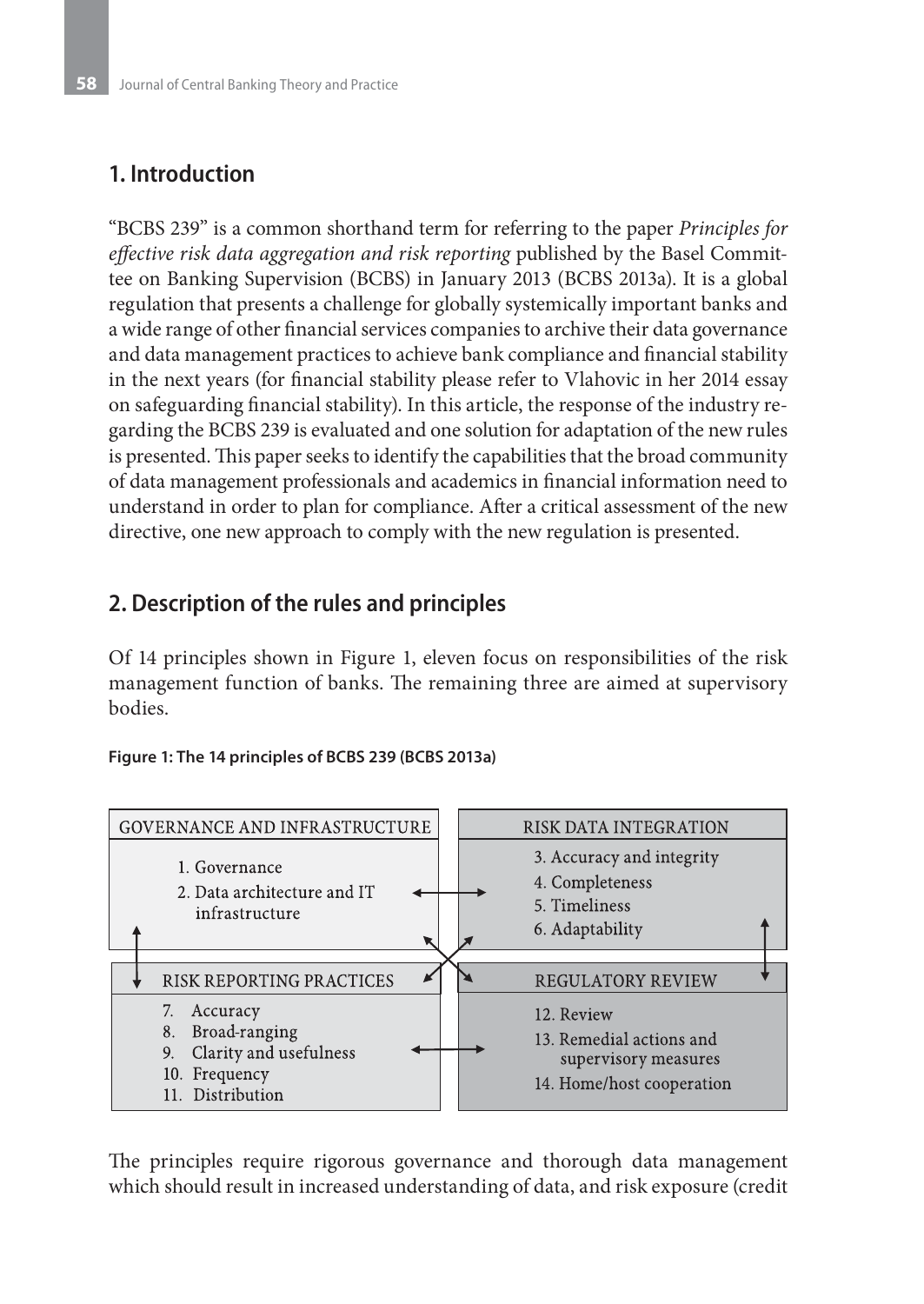risk, market risk, liquidity risk, operational risk and other risks) as well as produce validated, accurate, comprehensive and useful reports in a timely manner. Robust governance arrangements must be in place. The following table gives an overview of the new principles:

| Principle 1  | Governance                                       | A bank's risk data aggregation capabilities and risk reporting practices should be<br>subject to strong governance arrangements consistent with other principles and<br>guidance established by the Committee.                                                                                                                                                                                                                                                                                                                                                                                                              |
|--------------|--------------------------------------------------|-----------------------------------------------------------------------------------------------------------------------------------------------------------------------------------------------------------------------------------------------------------------------------------------------------------------------------------------------------------------------------------------------------------------------------------------------------------------------------------------------------------------------------------------------------------------------------------------------------------------------------|
| Principle 2  | Data<br>architecture<br>and IT<br>infrastructure | A bank should design, build and maintain data architecture and IT infrastructure<br>which fully supports its risk data aggregation capabilities and risk reporting<br>practices not only in normal times but also during times of stress or crisis, while still<br>meeting the other Principles.                                                                                                                                                                                                                                                                                                                            |
| Principle 3  | Accuracy<br>and Integrity                        | A bank should be able to generate accurate and reliable risk data to meet normal<br>and stress/crisis reporting accuracy requirements. Data should be aggregated on a<br>largely automated basis so as to minimise the probability of errors. (Annex 2).                                                                                                                                                                                                                                                                                                                                                                    |
| Principle 4  | Completeness                                     | A bank should be able to capture and aggregate all risk data across the bank. Data<br>should be available by business line, legal entity, asset type, industry, region and<br>other groupings, as relevant for the risk in question, that permit identifying and<br>reporting risk exposures, concentrations and emerging risks.                                                                                                                                                                                                                                                                                            |
| Principle 5  | <b>Timeliness</b>                                | A bank should be able to generate aggregate and uptodate risk data in a timely<br>manner while also meeting the principles relating to accuracy and integrity,<br>completeness and adaptability. The precise timing will depend upon the nature<br>and potential volatility of the risk being measured as well as its criticality to<br>the overall risk profile of the bank. The precise timing will also depend on the<br>bankspecific frequency requirements for risk management reporting, under both<br>normal and stress/crisis situations, set based on the characteristics and overall risk<br>profile of the bank. |
| Principle 6  | Adaptability                                     | A bank should be able to generate aggregate risk data to meet a broad range<br>of ondemand, ad hoc risk management reporting requests, including requests<br>during stress/crisis situations, requests due to changing internal needs and<br>requests to meet supervisory queries.                                                                                                                                                                                                                                                                                                                                          |
| Principle 7  | Accuracy                                         | Risk management reports should accurately and precisely convey aggregated<br>risk data and reflect risk in an exact manner. Reports should be reconciled and<br>validated.                                                                                                                                                                                                                                                                                                                                                                                                                                                  |
| Principle 8  | Comprehen-<br>siveness                           | Risk management reports should cover all material risk areas within the<br>organisation. The depth and scope of these reports should be consistent with<br>the size and complexity of the bank's operations and risk profile, as well as the<br>requirements of the recipients.                                                                                                                                                                                                                                                                                                                                             |
| Principle 9  | Clarity and<br>usefulness                        | Risk management reports should communicate information in a clear and concise<br>manner. Reports should be easy to understand yet comprehensive enough to<br>facilitate informed decisionmaking. Reports should include an appropriate balance<br>between risk data, analysis and interpretation, and qualitative explanations. Reports<br>should include meaningful information tailored to the needs of the recipients.                                                                                                                                                                                                   |
| Principle 10 | Frequency                                        | The board should set the frequency of risk management report production and<br>distribution. Frequency requirements should reflect the needs of the recipients,<br>the nature of the risk reported, and the speed at which the risk can change, as<br>well as the importance of reports in contributing to sound risk management and<br>effective and efficient decisionmaking across the bank. The frequency of reports<br>should be increased during times of stress/crisis.                                                                                                                                              |
| Principle 11 | Distribution                                     | Risk management reports should be distributed to the relevant parties while<br>ensuring confidentiality.                                                                                                                                                                                                                                                                                                                                                                                                                                                                                                                    |

|  | Figure 2: The new principles according to BCBS 239 explained (BCBS 2013b) |  |
|--|---------------------------------------------------------------------------|--|
|--|---------------------------------------------------------------------------|--|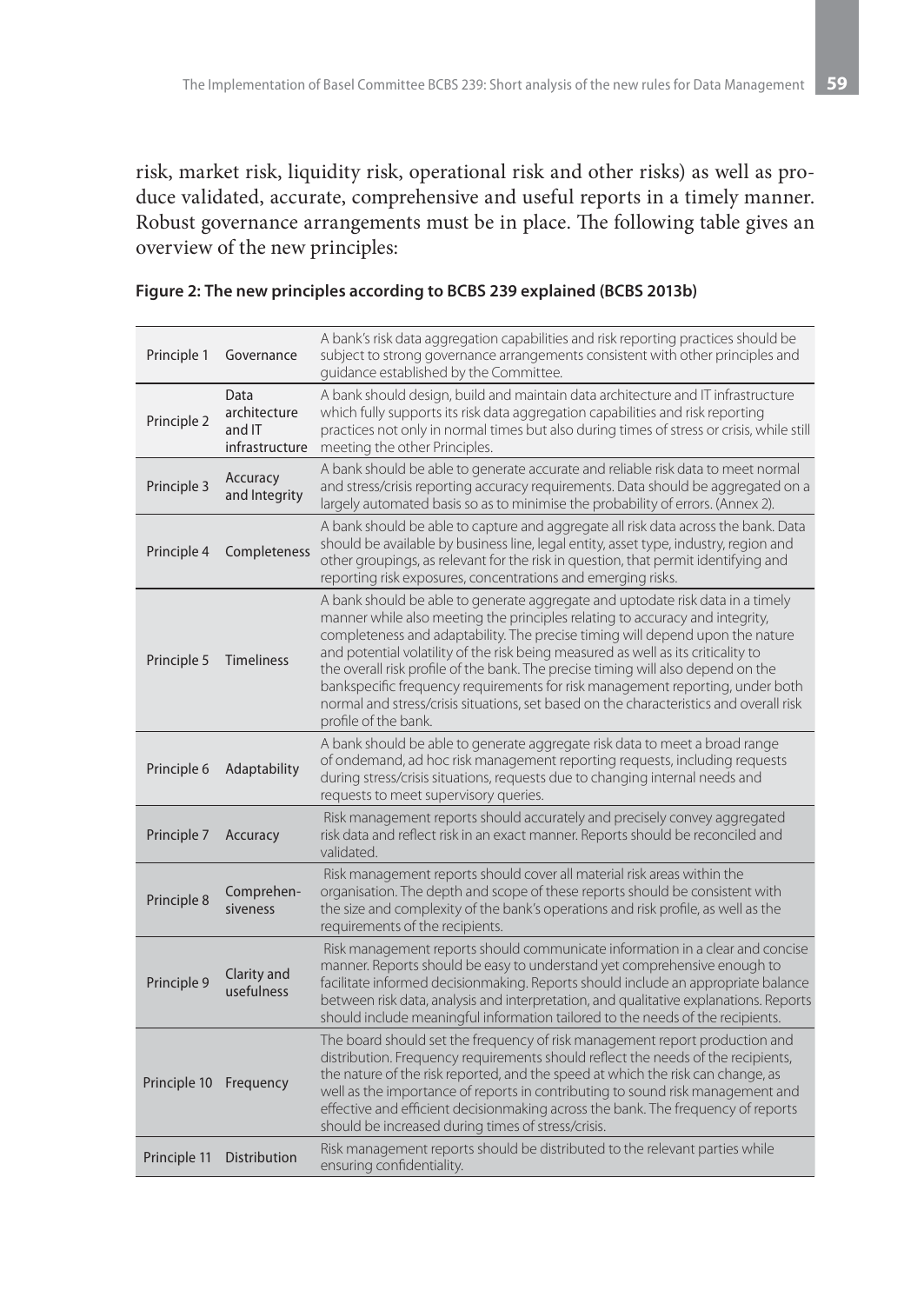| Principle 12 Review |                                                    | Supervisors should periodically review and evaluate a bank's compliance with the<br>eleven Principles                                                                                                                                                                                                                   |
|---------------------|----------------------------------------------------|-------------------------------------------------------------------------------------------------------------------------------------------------------------------------------------------------------------------------------------------------------------------------------------------------------------------------|
| Principle 13        | Remedial<br>actions and<br>supervisory<br>measures | Supervisors should have and use the appropriate tools and resources to require<br>effective and timely remedial action by a bank to address deficiencies in its risk<br>data aggregation capabilities and risk reporting practices. Supervisors should have<br>the ability to use a range of tools, including Pillar 2. |
| Principle 14        | Home/host<br>cooperation                           | Supervisors should cooperate with relevant supervisors in other jurisdictions<br>regarding the supervision and review of the Principles, and the implementation of<br>any remedial action if necessary.                                                                                                                 |

Processes, controls, roles & responsibilities, data items, identifiers and reporting must be defined and documented. The lineage of risk data throughout the data lifecycle must be understood. Risk data and reports should be reconciled and subject to independent validation.

Group structure should not hinder aggregation capabilities within the organization. It must be possible to aggregate data at legal entity, geographical, industry, asset class and business line levels. Banks must implement flexible infrastructure and processes to produce timely ad hoc reports – under both stressed and normal conditions. Reports must be sent to the bank's board within 10 to 15 days after the end of month, in stress phases documentation about all relevant and critical credit, market and liquidity positions have to be submitted to the board within a short period of time (often daily or at once). The Board must be aware of and address any technical or legal limitations that compromise risk data aggregation. BCBS 239 requires automatization. Only in cases when business judgement is needed, manual processes are permitted. Banks must assess the impact of change on risk data aggregation and reporting capabilities, including regulation, products, process changes and IT initiatives. Enterprise-wide understanding of the data architecture and resilience mean that the approach to compliance must be sustainable. Myers provides a nice table which shows the different dimensions of data quality:

| Reporting | Data management                 | Integration services<br>Data quality<br>Data lineage          |  |  |  |
|-----------|---------------------------------|---------------------------------------------------------------|--|--|--|
|           | Internal and external reporting | Reporting capabilities and definition<br>Impact on regulation |  |  |  |
|           | Robustness and compliancy       | Stress testing<br>Audit                                       |  |  |  |
| Data      | Data strategy                   | Capability led planning<br>Common information model           |  |  |  |

| Figure 3: Different data dimensions (please refer to Myers 2013) |  |  |  |
|------------------------------------------------------------------|--|--|--|
|                                                                  |  |  |  |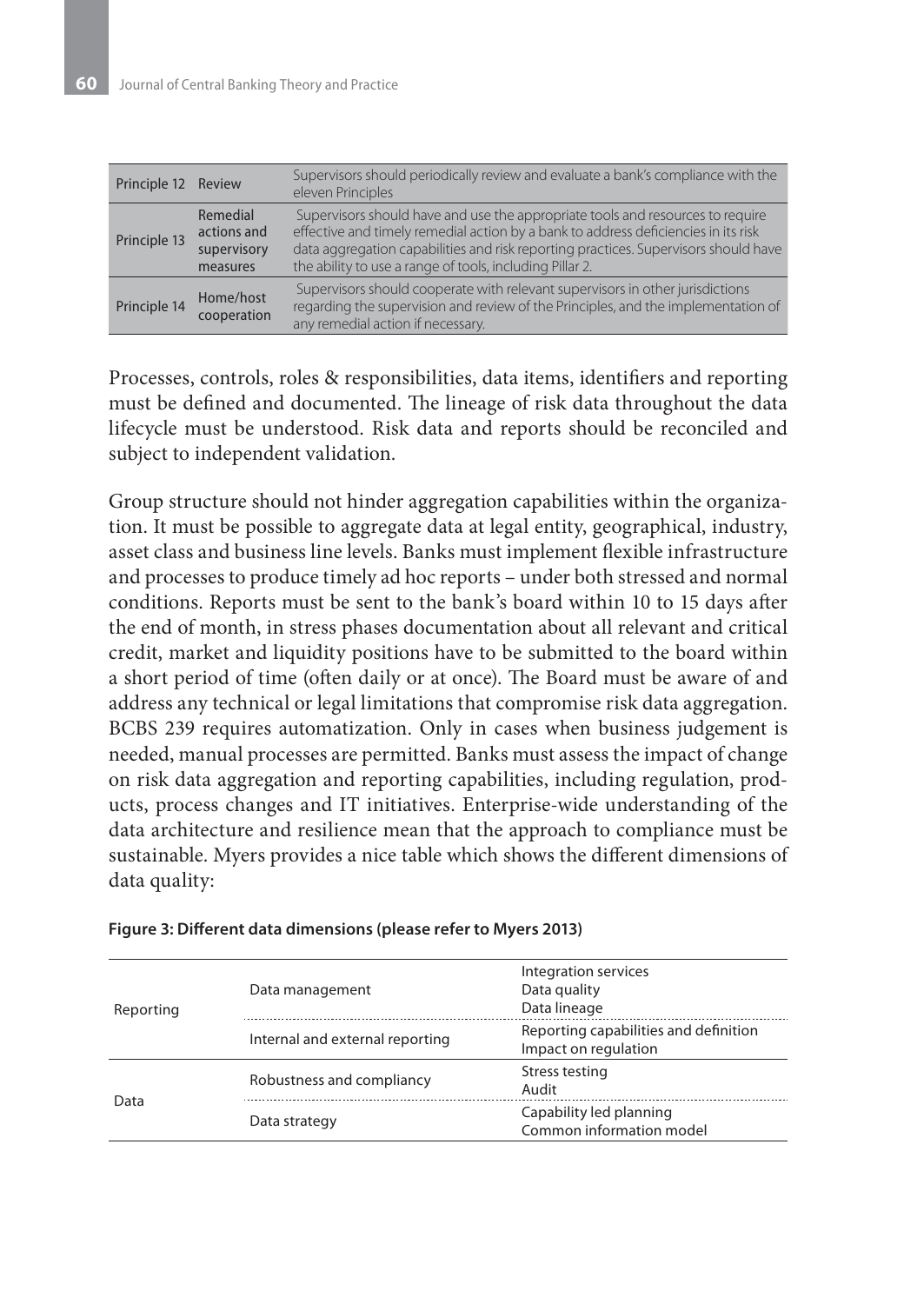# **3. Former surveys and investigation**

The BCBS analysed the progress in adopting the principles for effective risk data aggregation and risk reporting in two surveys, one in 2013 and one in 2014. The 2013 survey was analysed in more depth by Malcolm Chisholm (2014, p. 21).

### **3.1 Chisholm's analysis at Loughborough University**

The 2013 survey broke down each principle into a total of 87 specific requirements for the first 11 principles (the ones that apply directly to banks). This breakdown was analysed in terms of capabilities needed. The capabilities were divided into 4 categories: Leadership, organization, methodology and technology. Each requirement for each principle was analysed to determine what aspects conformed with the four capability groups shown above. Each requirement has its corresponding capabilities in the 4 groups scored as follows:

- $0 =$  No to weak involvement
- 3 = Supporting role
- 5 = Required

| No. | Scores            |                      |                      |             |                         |  |  |
|-----|-------------------|----------------------|----------------------|-------------|-------------------------|--|--|
|     | Principle title   | Leadership           | Organization         | Methodology | Technology              |  |  |
|     | Governance        | 58                   | 93                   | DO          | ς.                      |  |  |
|     | Data architecture |                      | 4()                  | 65          | 4(                      |  |  |
|     | Subtotal          | 58                   | 133                  | 185         |                         |  |  |
|     | Accuracy          |                      | hſ                   |             |                         |  |  |
|     | Completeness      |                      | 35                   | 35          |                         |  |  |
|     |                   | $\ddot{\phantom{a}}$ | $\ddot{\phantom{a}}$ |             | $\cdot$ $\cdot$ $\cdot$ |  |  |
|     |                   |                      |                      | 505         |                         |  |  |

**Figure 4: Assessment of capabilities for BCBS 2391 (adapted from Chisholm 2014, p. 21)**

The overall scores indicate that *leadership* is the category with the fewest number of capabilities needed. *Technology* with its lowest score is important, and vital for some areas, but technology ALONE is not a solution for BCBS 239 requirements. The next highest scoring group is *organization*, which means that many capabilities will need to be provided by staff working within a set of defined relationships and goals. The highest scoring category is *methodology*, meaning that organizations must have defined ways of working in areas of concern, within defined organizational structures using specific technology. This means employing uni-

<sup>1</sup> Chisholm (2014), p. 21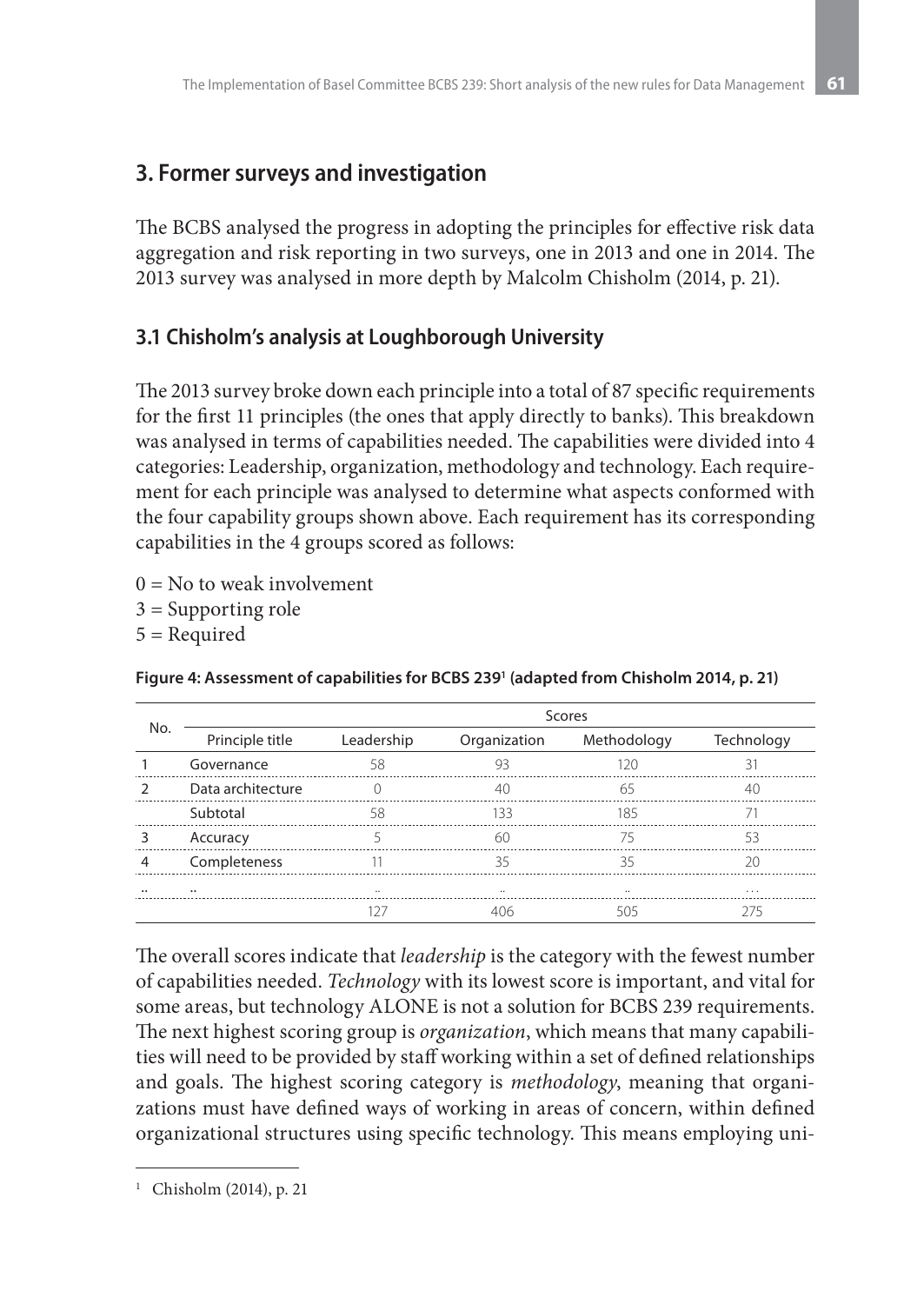form valuation models, definitions, data glossary and consistent input parameter investigations.

#### **3.2 The 2014 survey by BCBS**

The BCBS issued another self-assessment exercise to 31 G-SIBs in 2014. The results of these questionnaires (BCBS 2014) clearly showed banks must work hard to meet the January 1, 2016 deadline. Banks have not been fully compliant with the January 1 deadline. Progress has remained slow. As a result, the BCBS principles have increased the pressure to achieve these goals as soon as possible. This compliance-focused approach will not see the full operational and best practice benefits that BIS intended (see Chartis 2016). The research report focuses on the current implementation status of BCBS 239 by systemically important banks, and explores the potential reasons behind the current lack of progress. It also looks at the lack of feedback from the Basel Committee concerning the CBS 239, and reasons for banks to ensure they address the BCBS 239 principles.



#### **Figure 5: Self-assessment ratings by principles (BCBS 2014)**

Supervisors are aware of the challenges banks face and know many G-SIBs are still not sufficiently covering one or more principles ten months after the deadline. Banks generally assess reporting practices higher than infrastructure and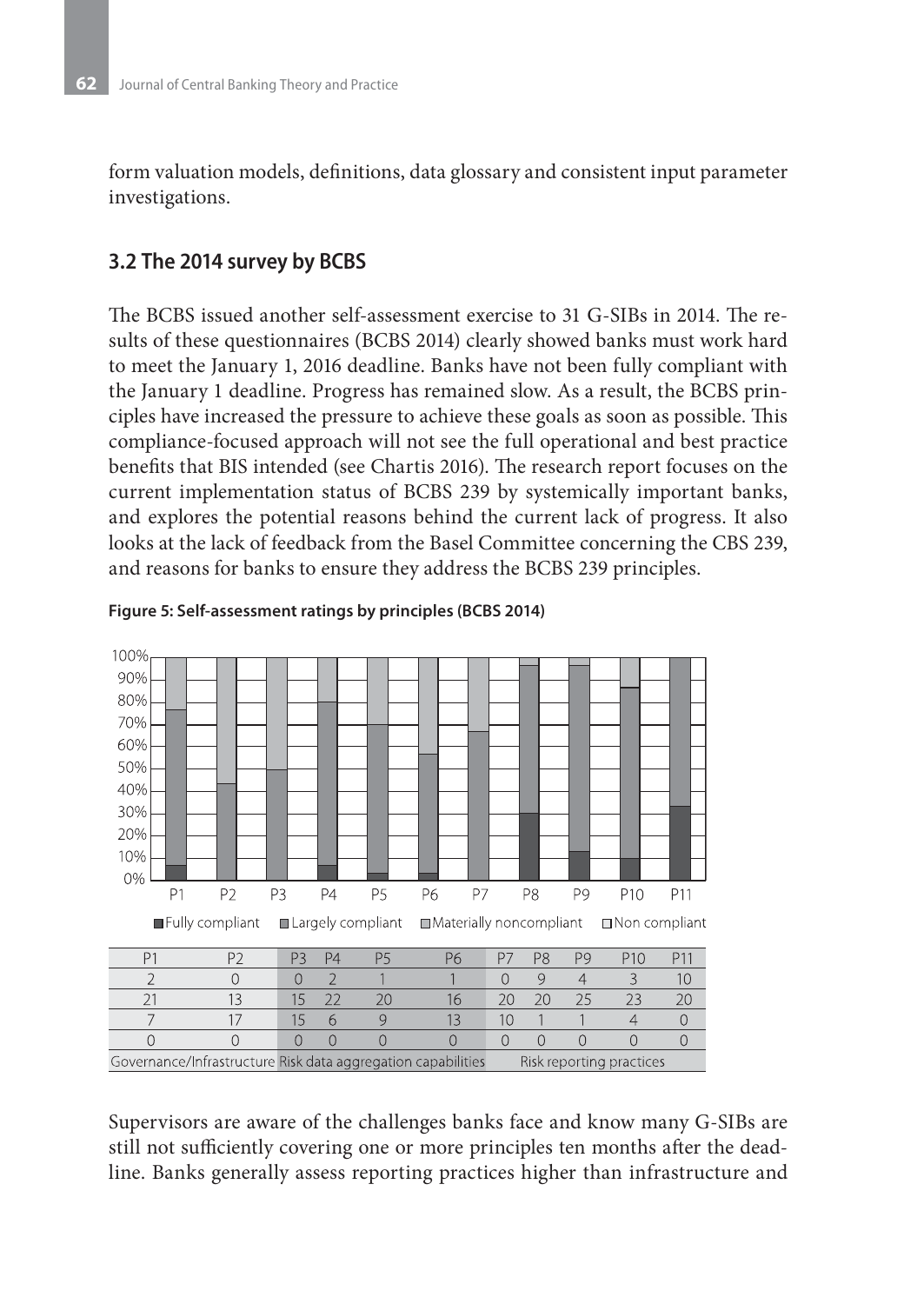data-aggregation capabilities, which might lead regulators to ask critical questions about dependency on manual processes and sustainability of sound reporting capacities. Banks struggle most with Principle 2 (Data architecture/IT infrastructure), Principle 3 (Accuracy and Integrity) and Principle 6 (Adaptability). About a third of the G-SIB banks indicated they would not be compliant with these principles by the January 2016 deadline. In general, in the above study, banks assigned themselves higher ratings on the risk reporting principles than they did on the data aggregation principles. A few banks that rated fully compliant with principle 8 (comprehensiveness risk reporting) assessed themselves as being materially non-compliant with one or more data aggregation principles. The following table provides important regulatory initiatives with their implications on the BCBS 239:

| Initiative                                                                   | Contents                                                                                                                                                                                                                                                                                                                                                       | Influence on BCBS 239                                                                                                | From when on                                                                                     |
|------------------------------------------------------------------------------|----------------------------------------------------------------------------------------------------------------------------------------------------------------------------------------------------------------------------------------------------------------------------------------------------------------------------------------------------------------|----------------------------------------------------------------------------------------------------------------------|--------------------------------------------------------------------------------------------------|
| AnaCredit                                                                    | AnaCredit is a project to set up a dataset<br>containing detailed information on individual<br>bank loans in the euro area, harmonized across<br>all Member States. "AnaCredit" stands for<br>analytical credit datasets.                                                                                                                                      | Intensifying the data<br>storage and additional<br>integration of group<br>data                                      | 01.01.2017                                                                                       |
| <b>FRTB</b><br>Fundamental<br>review of the<br>trading book                  | The Committee's goal is to improve trading book<br>capital requirements and to promote consistent<br>implementation of the rules so that they produce<br>comparable levels of capital across jurisdictions.                                                                                                                                                    | Intensifying the data<br>storage, adaption<br>and improvement of<br>calculations                                     | Fnd of<br>consultative<br>phase<br>beginning 2016                                                |
| <b>SREP</b><br>Supervisory<br>Review and<br>Evaluation<br>Process            | SREP shall ensure that institutions have adequate<br>arrangements, strategies, processes and<br>mechanisms as well as capital and liquidity to<br>ensure a sound management and coverage<br>of their risks, to which they are or might be<br>exposed, including those revealed by stress<br>testing and risks institution may pose to the<br>financial system. | Intensifying the data<br>storage, new processes<br>and productions                                                   | First short-term<br>exercise in<br>March 2015                                                    |
| IFRS 9                                                                       | IFRS 9 includes a logical model for classification<br>and measurement, a single, forward-looking<br>'expected loss' impairment model and a<br>substantially-reformed approach to hedge<br>accounting (IFRS 2016)                                                                                                                                               | New ratios and<br>calculations                                                                                       | 1.1.2018                                                                                         |
| <b>BRRD/SAG</b><br>Bank<br>Recovery<br>and<br>Resolution<br><b>Directive</b> | This directive is designed to provide adequate<br>tools at European Union level to effectively deal<br>with unsound or failing credit institutions'. It<br>aims to make sure a bank or an institution can<br>be resolved speedily and with minimal risk to<br>financial stability.                                                                             | Intensifying the<br>data storage, ad hoc<br>reporting of failing<br>credit institutions                              | 1.1.2015 for the<br>rescue scheme                                                                |
| <b>FINREP</b><br>Financial<br>reporting                                      | FINREP requires granular data relating to the<br>income statement and balance sheet.                                                                                                                                                                                                                                                                           | FINREP requires over 40<br>templates with around<br>3,500 data fields to<br>be completed and<br>submitted quarterly. | First complete<br><b>FINRFP</b><br>documentation<br>2015 For IFRS<br>obliged, 2017<br>local GAAP |

**Figure 6: Overview of the most important regulations influencing BCBS 239 (own table)**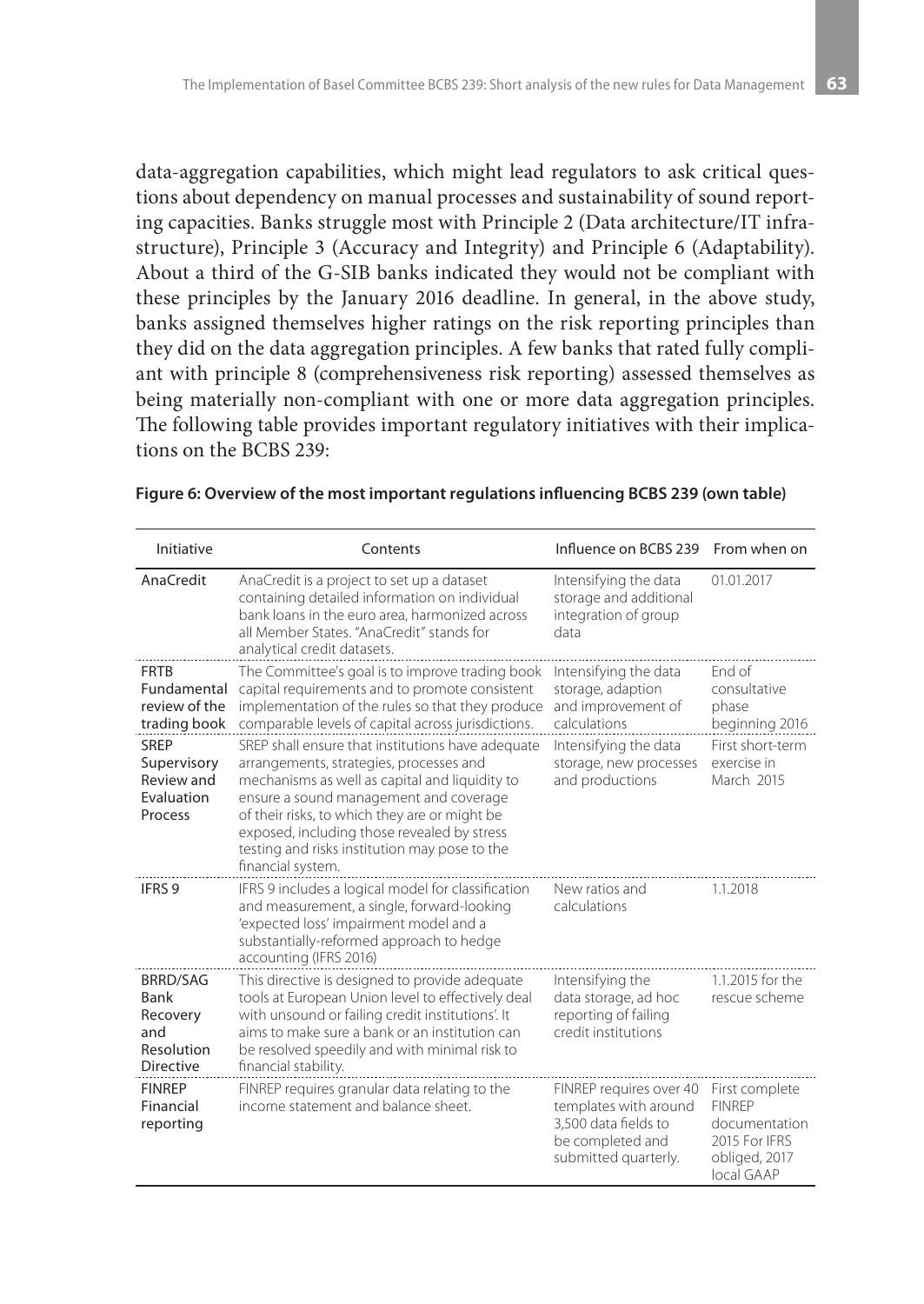### **4. Critical analysis of BCBS 239**

Banks are challenged to combine the BCBS 239 principles, specific capability based requirements and their existing workload across different functional areas, lines of business and regions. This is often evidenced by a limited number of BCBS 239 initiatives, especially at divisional levels.

In many instances, data attributes have not been required for external reporting purposes or are not even stored electronically in the systems of the bank (e.g. cumulative recoveries since default). Especially in the latter situation, the bank must rapidly demonstrate its ability to source information to the national regulator to fulfil the new principles.



#### **Figure 7: Existing problems in the banks arise from…**

The lion's share of the information required for the risk reports and submissions to the regulator exists in banks' data warehouses. Banks need to assess if the data is granular enough to meet the requirements of BCBS 239 and whether the content is coherent i.e. if the data quality is sufficient (CEIOPS 2009). Banks will be required to review the data for errors from a technical perspective (based on a check error process) and from the financial perspective (based on a general ledger reconciliation process). The following methodology is recommended: First define different Key Performance Indicators (KPIs) and business rules. If they cannot be fulfilled, there is an error. Later, an error rate must be calculated, which is the ratio of unfulfilled business rules to total business rules. With the help of a lean six sigma system bandwidth can be defined, which allows the classification of the data quality as very good, good, satisfying, sufficient and inadequate. The achieved quality level can be visualized with a traffic light approach and integrated in data management dashboards.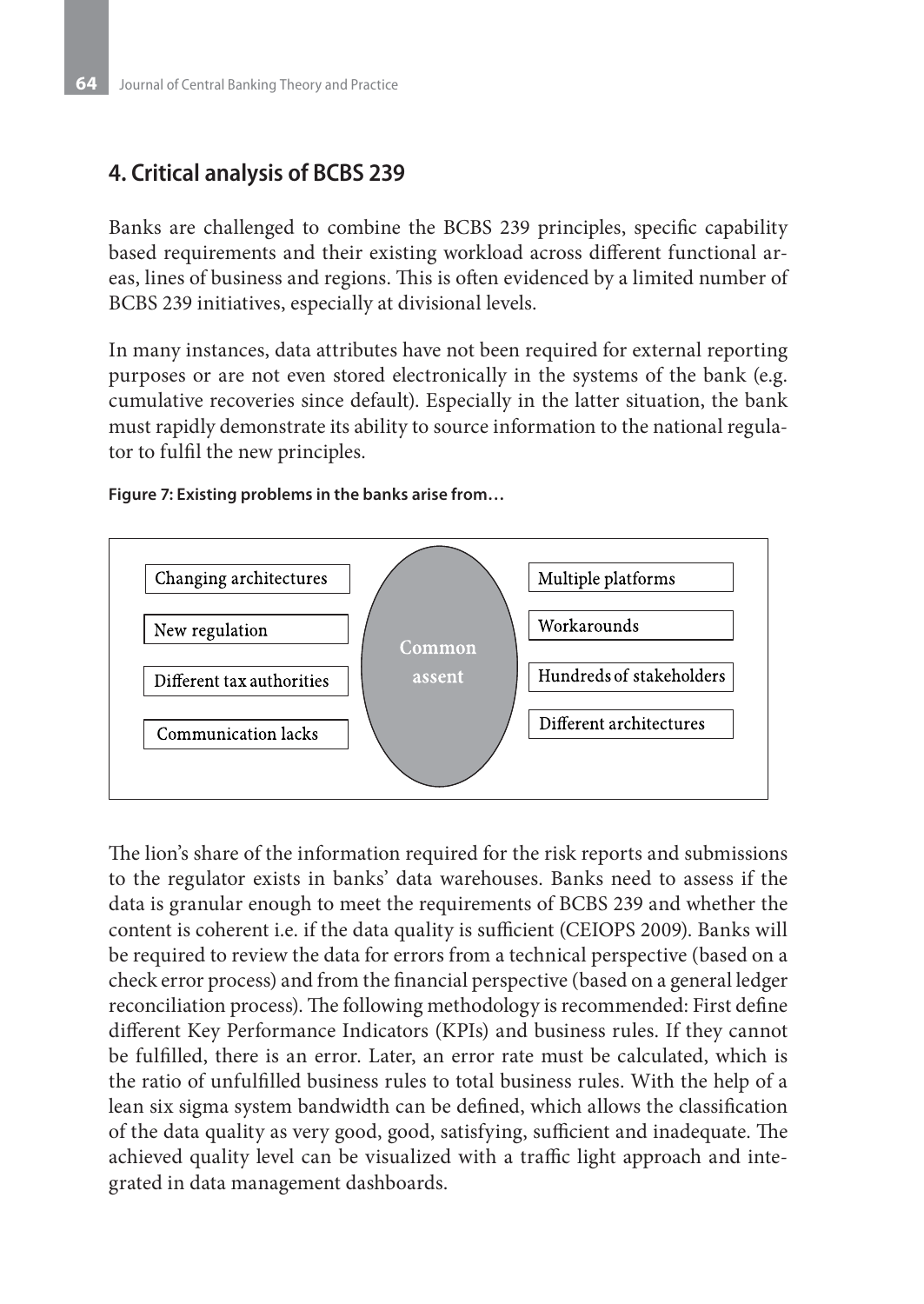The requirements of BCBS 239 will force banks to critically review their current *reporting architecture and regulatory reporting processes*. Are the current systems capable of dealing with the increased amount of data owing to the low reporting threshold? Do the systems possess strong data aggregation functionalities that can aggregate data from different sources within the bank (e.g. risk management and finance)? Can the current reporting solutions submit more reports at more frequent intervals? Must the bank rely on manual workarounds for its regulatory reporting and how can they be reduced? Is data governance strong enough to maintain consistency and quality data reporting?

Many banks are struggling with the new rules. They rely too heavily on existing purpose built infrastructure and reporting capabilities. Banks rate their own compliance with the risk reporting principles higher than their compliance with the governance, infrastructure and data aggregation principles. Banks must fulfil the BCBS 239 principles group wide. Often banks appear compliant at group level or at the level of a specific legal entity – but lack the same capability at different aggregation levels. They do not meet the adaptability requirement. Many banks have limited resources. The data landscape is constantly changing, creating a lack of embedded enterprise wide understanding of the data and the business context in which it operates.

Two large consequences arise if data and IT platforms for these programs are not properly addressed. First, there is massive regulatory risk and a reputational risk if a bank fails to comply. Aside from possible specific supervisory sanctions, deficiencies reported in early assessments of BCBS 239 often result in "breakup the banks" arguments. Second, the bank might incur excessive but not fully productive investment.

The principles of BCBS 239 are somewhat vague and, unfortunately, there are only a few definitions supplied in the regulation. "Governance" e.g. would seem to need to include "Data Governance", but neither "Governance" nor "Data Governance" is defined. There is no exact definition of "risk data". Banks are likely to be unable to address the compliance with BCBS 239 simply by purchasing and implementing technology.

Additionally, the BCBS merely provides principles. There is a lack of specific guidance on specific methods on how to implement and enforce. Although the principles are sound these rules of the Basel committee show the biggest gap between theory and practice. Inconsistent terminology across the industry has been one of the bigger challenges for banks in sharing information and learning from the practices of peers (as is recommended in the December 2013 BCBS 239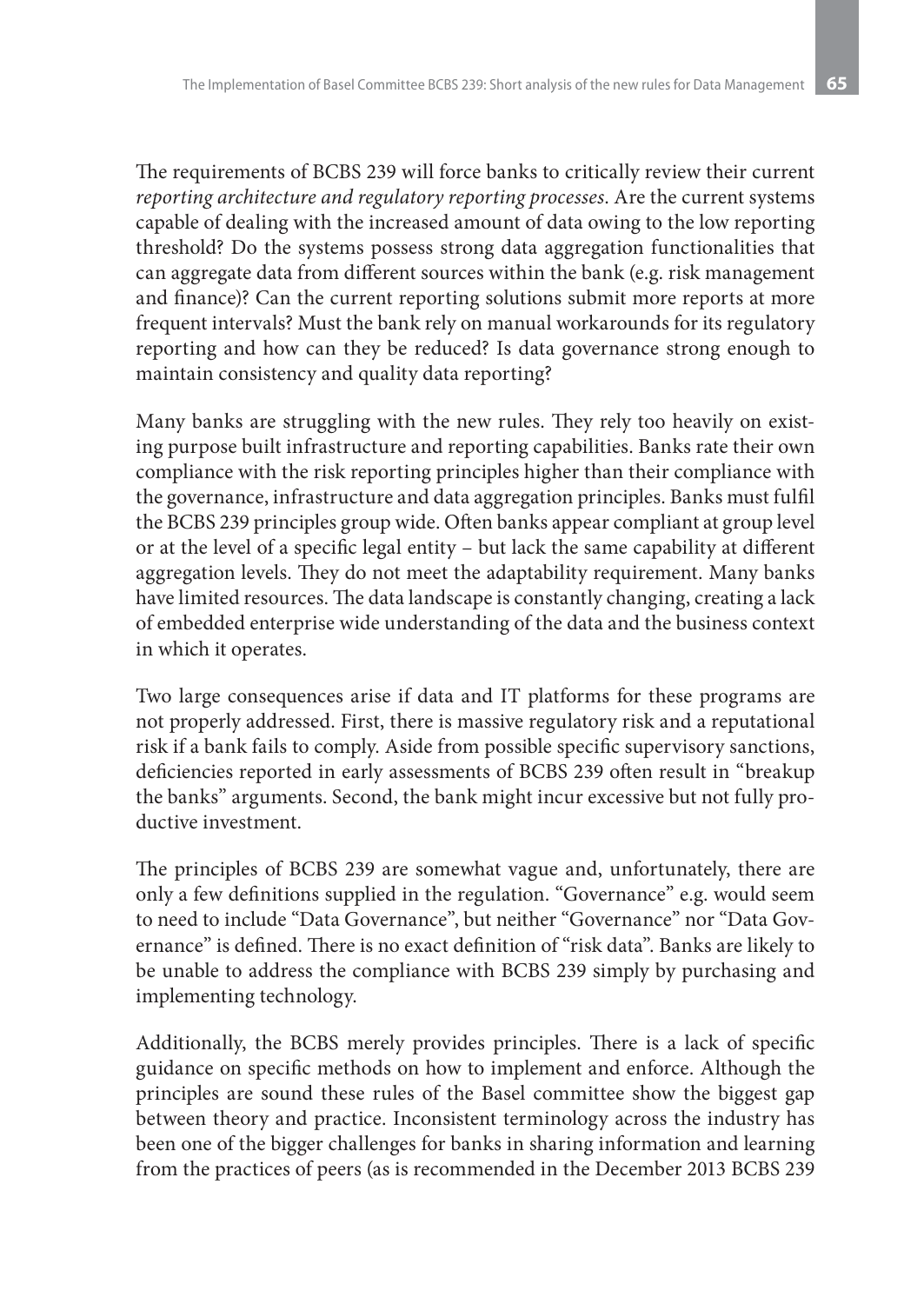progress update). Data lineage ensures at least technical metadata involving data points and its various transformations. Full data lineage is time consuming and resource intensive. However, it is essential if banks are to fully identify and remediate the root causes of underlying data quality issues.

In many cases, international banks have underestimated the level of effort required to develop a standardized set of documentation. First, the underlying reality of monolithic systems needs to be addressed and transformed. The technological response of the institution must be appropriate and clearly depends on the size and complexity of the institution. Large banks can handle these requirements better than smaller ones.

### **5. Advantages of the new BCBS 239 for the banks**

The BCBS 239 requirements address what supervisors see as the major weakness that carried banks into the 2008 financial crisis: Inability to efficiently comprehend and communicate overall exposures, as well as other key risk metrics influencing crucial institutional decisions.

Because of the BCBS 239, large capital investments in data reporting will pay for themselves through lower losses, lower capital needs, lower operational risk costs and lower operational costs.

The competitive advantage of excellent risk data aggregation can positively affect a bank's bottom line and allow for better judgement through more accurate risk analysis. Moreover, by aggregating information across the business, banks will be more convincing to customers and cross-sell through existing relationships, whilst providing more comprehensive support and services to existing customers.

There should be a single authoritative source for risk data per type of risk. This data must be reconciled with accounting data (where appropriate) to ensure the risk data is accurate. Ideally, these two datasets should be stored in the same system, which makes these reconciliation efforts redundant. The data architecture requirements are what most G-SIBs are struggling with. BCBS 239 increases pressure on banks to invest in data quality and a solid data architecture (Thun 2015). The benefits of this "single source of truth", that contains both risk, accounting, controlling and reporting data, are numerous: clear data lineage, less reconciliation, the ability to use the same data for multiple purposes are only the tip of the iceberg in terms of benefits.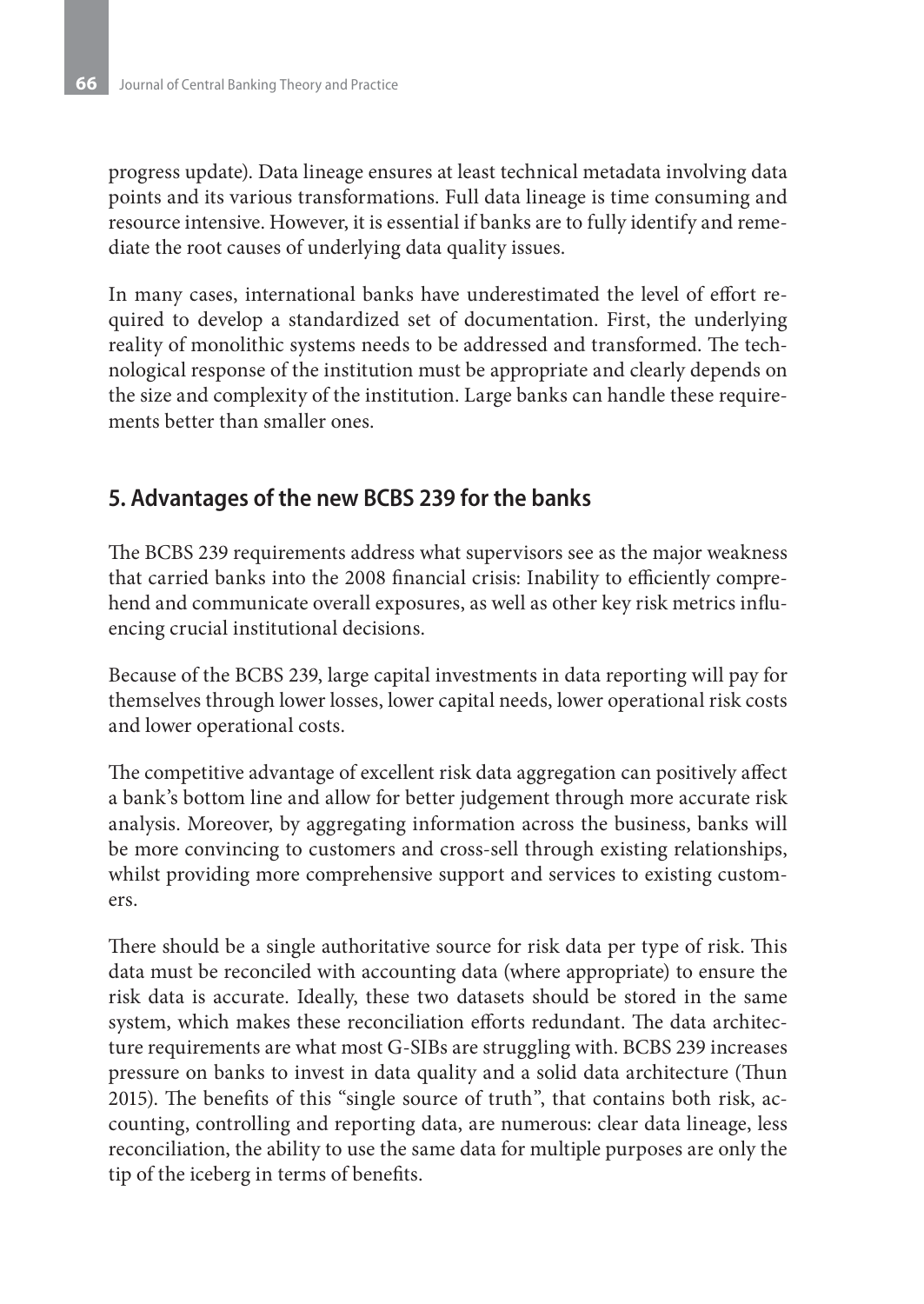

#### **Figure 8: Interrelation between risk, accounting and finance (own table)**

Many other regulatory pressures (MaRisk AT 4.3.4, MaRisk AT 7.2, SREP, Ana-Credit, IFRS 9) in addition to the BCBS 239, will reinforce these requirements as will the need to meet the requirements of expected-credit-loss provisioning under international and the US accounting requirements consistently with the BCBS's pending guidance on expected credit losses. Accounting debit is no longer a reliable proxy for exposure, mutate by derivatives. Risk data aggregation and reporting can then follow predefined aggregation paths, for example, by legal entity, line of business, risk type, customer, product and geography.

By adapting the control and reporting frameworks that already exist in accounting and general ledger systems, risk accounting can potentially provide a viable solution to BCBS 239 at a fraction of the time and cost of reconfiguring entire IT and data infrastructures (for the application of risk accounting please refer to Hughes, Grody and Toms S. (2010) and Grody and Hughes (2015). The ultimate goal of creating a risk reporting framework with effective aggregation of risk data as demanded by the Basel Committee is only possible if there is a common measurement framework applied to cross-enterprise exposures to risk. We concluded that *Risk Accounting* could offer an elegant solution for the BCBS 239. It is innovative and requires accepting the introduction of a new risk measurement metric based on already trusted accounting data, thereby removing, in the short term,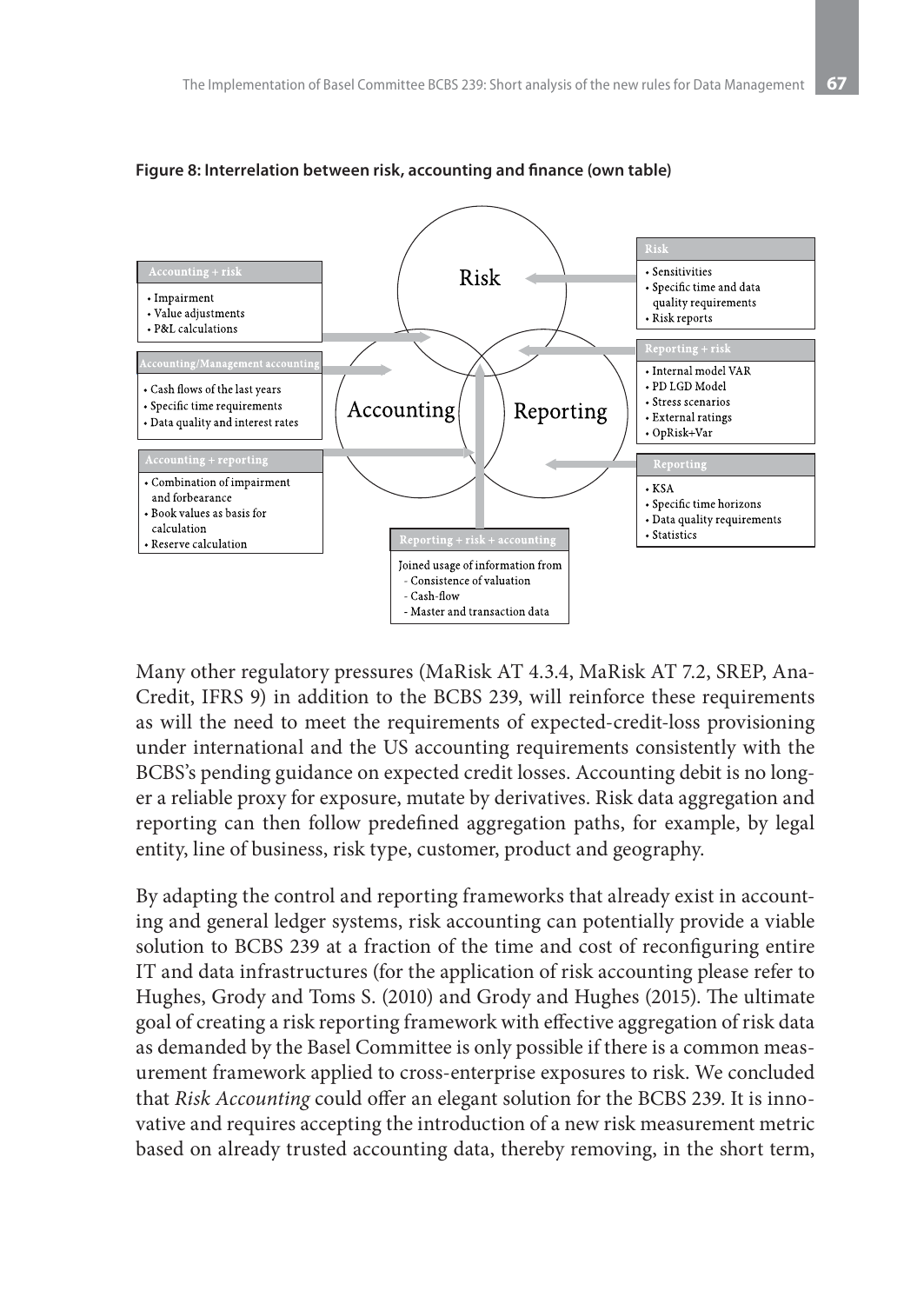the need for heavy investment in retooling risk data architectures (Harreis et al, 2017)

#### **6. A possible solution risk data engine**

New technological development allows the use of sophisticated programming tools (please refer to technological change in the article of Popovic, 2017), which can help to follow the principles by building up a *risk data engine.* The first two principles address frameworks for proper data governance, data and IT architecture. The proposed risk data risk engine must comply with the BCBS 239 principles that translate into data quality, standardization, auditability, robustness and reconcilability. It is generally accepted that software solutions – like those of SAP and SAS – can help to achieve these goals in a bank's overall IT landscape.

If the risk exposure calculation is based on sub ledger accounting data at the transaction level, the main important parts of principles 3,4,5, and 6 about robust controls and reconciliation with accounting data will be met. A common risk metric provides a timely and complete aggregation methodology – adaptable across all risk types.

The risk reporting framework governed by the principles 7, 8, and 9 addresses an area that comprises data accuracy, comprehensiveness, and clarity. The new data warehouse provides a complete and compliant data reporting environment and ad hoc reporting, both in normal and stress situations.

The BCBS 239 principles 10 and 11 of frequency and distribution are fulfilled by the risk data engine through its flexibility to acquire, store and aggregate data in the frequency with which data is made available to the bank. Data could be presented in aggregated form in physical reports and dashboards, visualization and heat maps. In addition, it should be made available in standardized common form. The risk data engine uses finance data from different source systems into a single, common system of record.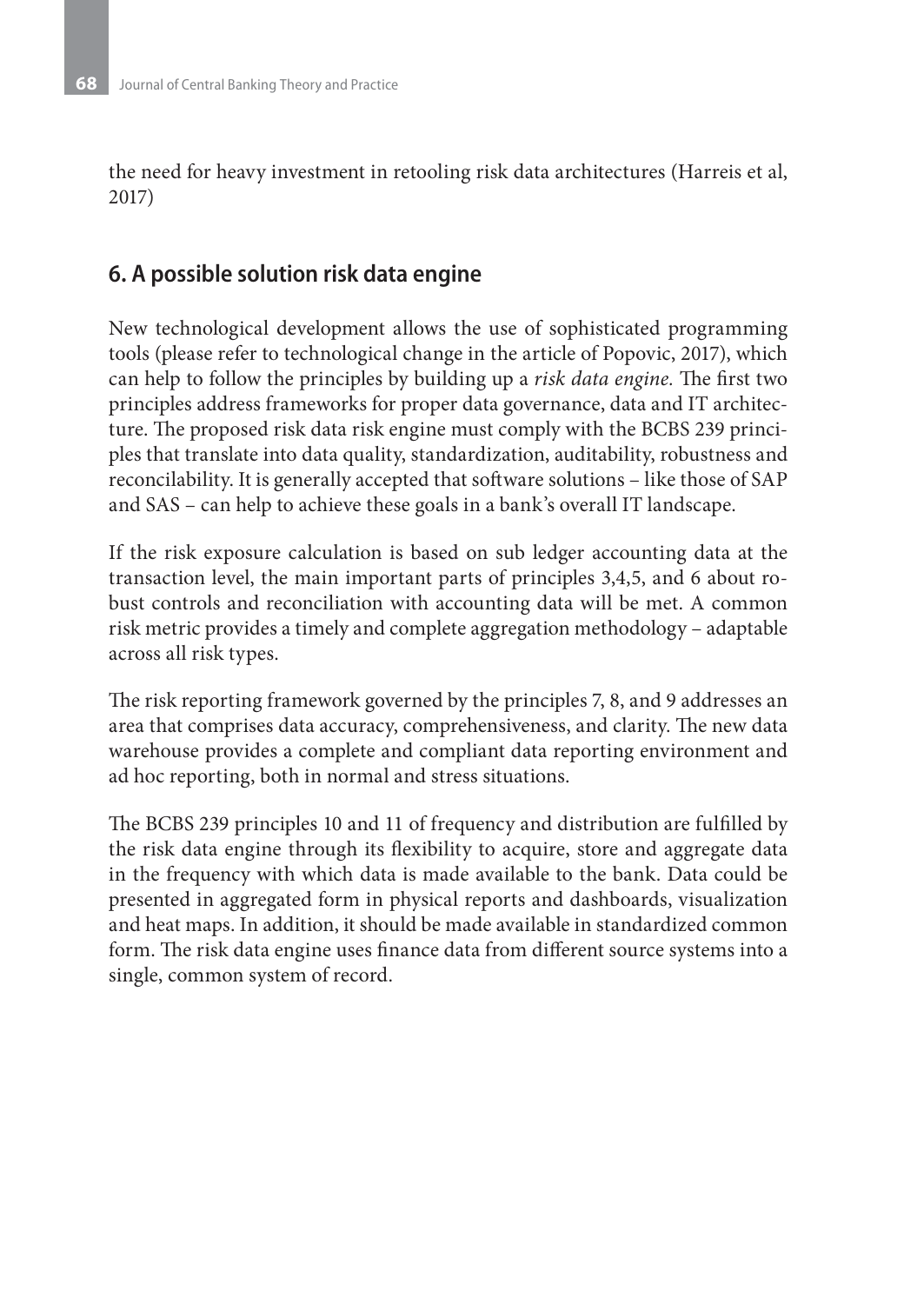#### **Figure 9: Key metrics of a bank in a dashboard (BCBS 2016, p. 7)**

**Purpose:** The dashboard provides an overview of a bank's prudential regulatory situation.

**Scope of application**: The template is mandatory for all banks.

**Content**: Regulatory key metrics. Banks are required to disclose each metric's value using the corresponding standard's specifications for the reporting period-end (designated by T in the template below) as well as the four previous quarter-end figures (T-1 to T-4).

**Frequency:** Quarterly

**Format:** Fixed. If banks wish to add rows to provide additional regulatory or financial metrics, they must provide definitions for these metrics and a full explanation of how the metrics are calculated (including the scope of consolidation and the regulatory capital used if relevant). The additional metrics must not replace the metrics in this disclosure requirement.

**Accompanying narrative**: Banks are expected to supplement the template with a narrative commentary to explain any significant change in each metric's value compared with previous quarters, including the key drivers of such changes (eg whether the changes are due to evolutions in the regulatory framework, group structure or business model).

|   |                                                              | a | b   | C   | d   | e   |
|---|--------------------------------------------------------------|---|-----|-----|-----|-----|
|   |                                                              |   | T-1 | T-2 | T-3 | T-4 |
|   | Available capital (amounts)                                  |   |     |     |     |     |
|   | Common Equity Tier 1 (CET1)                                  |   |     |     |     |     |
| 2 | Tier 1                                                       |   |     |     |     |     |
| 3 | <b>Total capital</b>                                         |   |     |     |     |     |
|   | Risk-weighted assets (amounts)                               |   |     |     |     |     |
| 4 | Total risc-weighted assets (RWA)                             |   |     |     |     |     |
|   | Risk-based capital ratios as a percentage of RWA             |   |     |     |     |     |
| 5 | Common Equity Tier 1 ratio (%)                               |   |     |     |     |     |
| 6 | Tier 1 ratio (%)                                             |   |     |     |     |     |
|   | Total capital ratio (%)                                      |   |     |     |     |     |
|   | Additional CET1 buffers requirements as a percentage of RWA  |   |     |     |     |     |
| 8 | Capital conservation buffer requirement (2.5% from 2019) (%) |   |     |     |     |     |

This approach enables the bank to break down the silos between risk, controlling, finance, accounting, and compliance. Ideally, these datasets should be stored in the same system as the single-point-of-truth, which makes these reconciliation efforts redundant. Existing reporting silos make group-wide convertibility and reconciliation between risk and accounting data laborious. The benefits of a single source of truth, that contains both risk and accounting data, are numerous: clear data lineage, less reconciliation, the ability to use the same data for multiple purposes are only the tip of the iceberg in terms of benefits.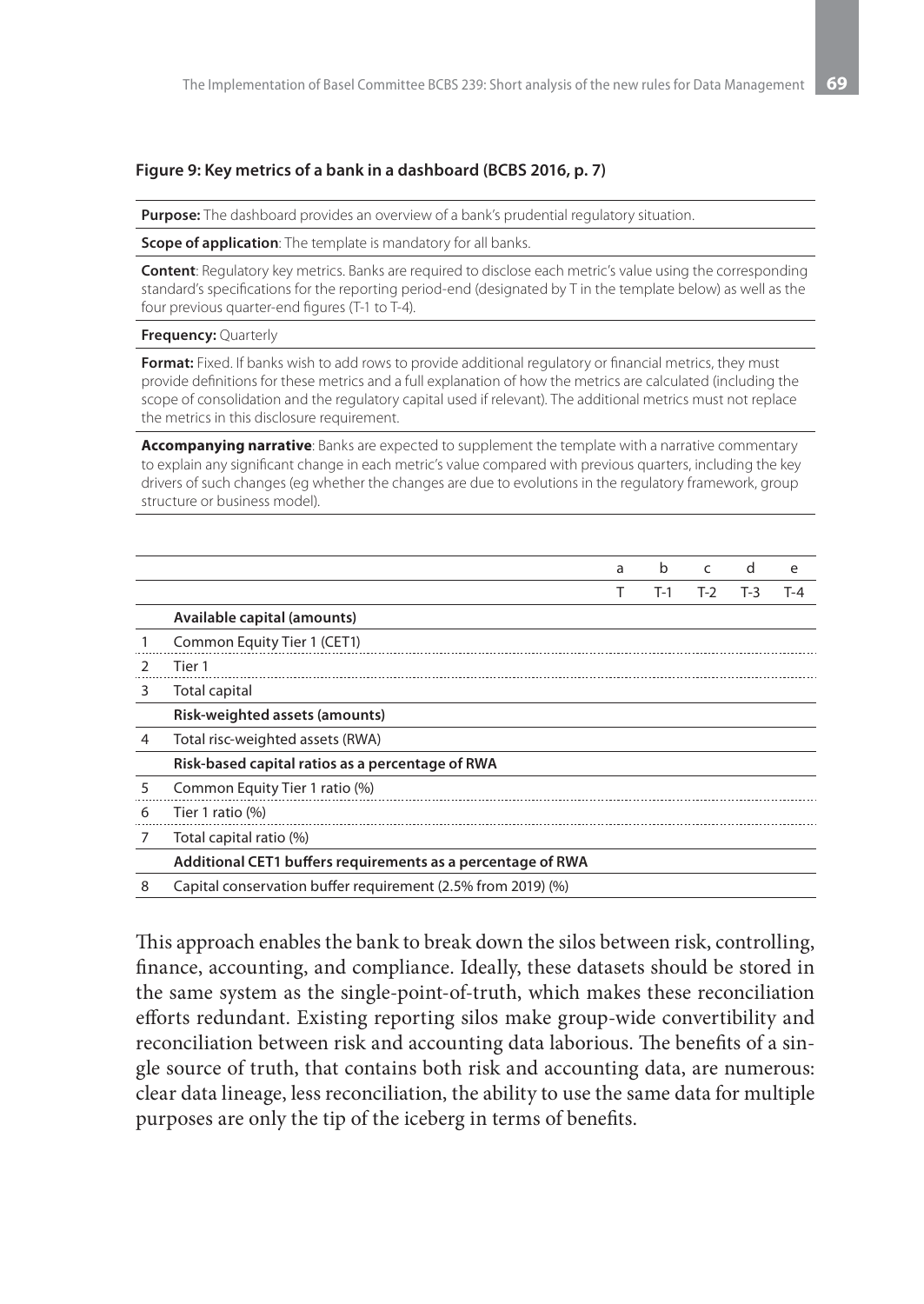### **7. Conclusion**

The BCBS 239 paper goes into extensive detail of the guiding principles for data management. According to Vucinic (2016), a good risk management also provides financial stability. There needs to be a clear understanding of which data is used and where, for what purpose, for what frequency, and by whom. The entire risk data cycle should be transparent, detailed, and well documented. The 14 Principles present an important opportunity for banks to improve and streamline their approach to risk data management. Benefits from unifying risk data sourcing and processing go far beyond regulatory compliance. Simply stated, the implementation of a single, transparent, and auditable BCBS 239 framework will create a common language that encourages unprecedented alignment between risk and finance and helps organizations realize the multitude of benefits from this important but still elusive goal to date.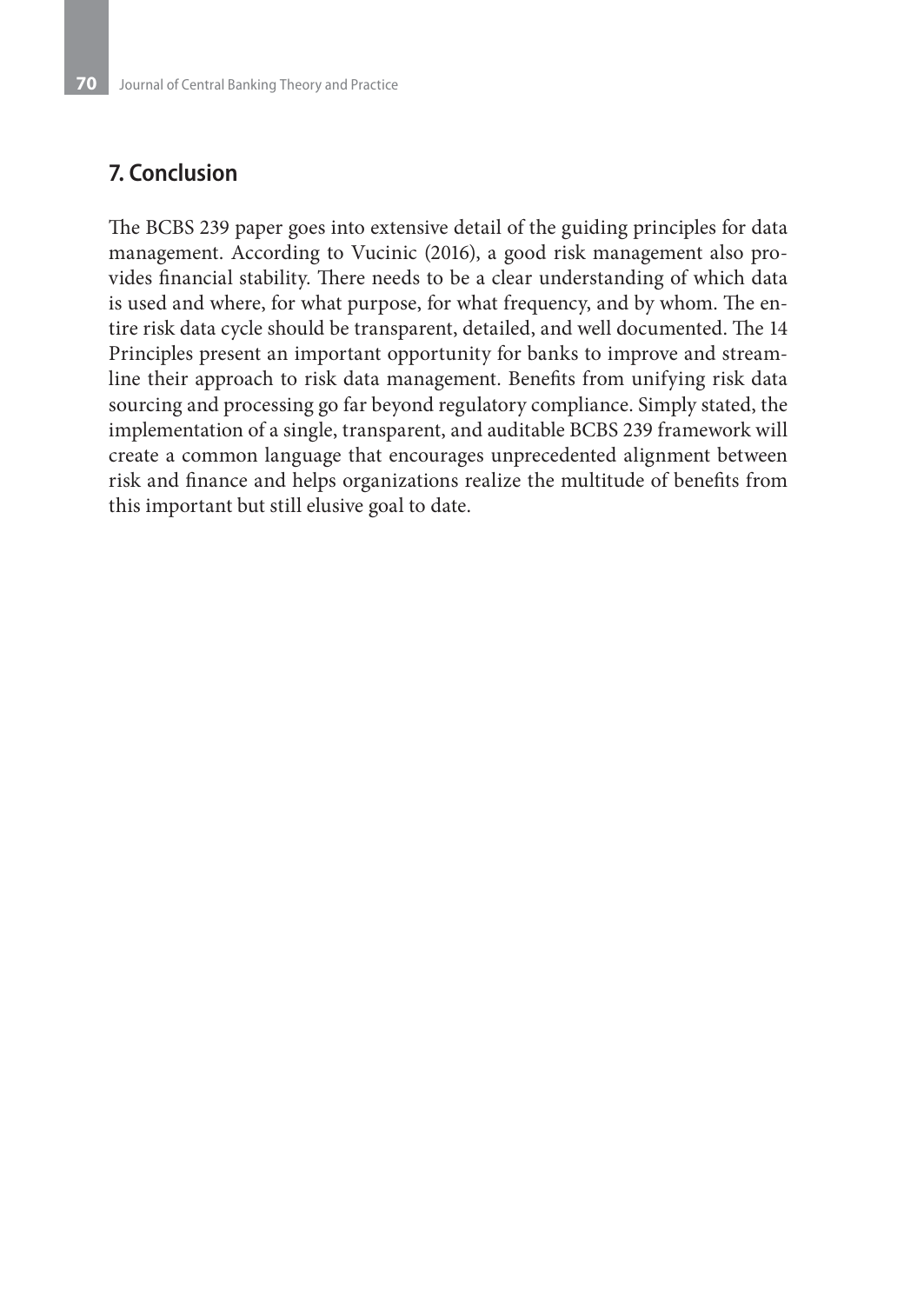# **References:**

- 1. BCBS (January 2013a). *Principles for effective risk data aggregation and risk reporting.* Committee for Banking Supervision. Retrieved from http://www. bis.org/publ/bcbs239.pdf
- 2. BCBS (December 2013b). *Progress in adopting the principles for effective risk data aggregation and risk reporting.* Retrieved from http://www.bis.org/ publ/bcbs268.htm.
- 3. BCBS (December 2014). *Fundamental review of the trading book. Committee for Banking Supervision.* Retrieved from http://www.bis.org/bcbs/publ/d305. pdf.
- 4. BCBS (December 2016). *Consultative Document Pillar 3 disclosure requirements – consolidated and enhanced framework.* Retrieved from http:// www.bis.org/bcbs/publ/d356.pdf.
- 5. CEIOPS Committee of European insurance and occupational pensions supervisors (2009). *CEIOPS' Advice for Level 2 Implementing Measures on Solvency II: Technical Provisions – Article 86 f Standards for Data Quality (former CP 43).* Retrieved from https://eiopa.europa.eu/CEIOPS-Archive/ Documents/Advices/CEIOPS-L2-Final-Advice-on-TP-Standard-for-dataquality.pdf
- 6. Chartis Research (2016). *Spotlight on BCBS 239 It was never going to happen on time*. Research Report.
- 7. Chisholm, M. (2014). *The Implementation of Basel Committee BCBS 239: An Industry-Wide Challenge for International Data Management, Proceedings of the 2nd International Data and Information Management Conference (IDIMC),* Loughborough, UK.
- 8. Grody, A.D and P. Hughes (2015). *The Global Risk Regime New Roles for Auditors.* Working paper Financial InterGroup (UK) Ltd.
- 9. Harreis, H.; Tavakoli, A.; Ho, T. ; Machado, J. ; Rowshankish, K. ; Merrath, P. (2017). *Living with BCBS 239*, retrieved from http://www.mckinsey.com/ business-functions/risk/our-insights/living-with-bcbs-239.
- 10. Hughes P., Grody A.D., Toms S. (2010). *'Risk accounting a next generation risk management system for financial institutions',* The Capco Institute Journal of Financial Transformation, 29 (1): 43-56.
- 11. IFRS (2016). *Financial instruments. International financial reporting standard.* Retrieved from: http://www.ifrs.org/current-projects/iasbprojects/financial-instruments-a-replacement-of-ias-39-financialinstruments-recognitio/Pages/Financial-Instruments-Replacement-of-IAS-39.aspx.